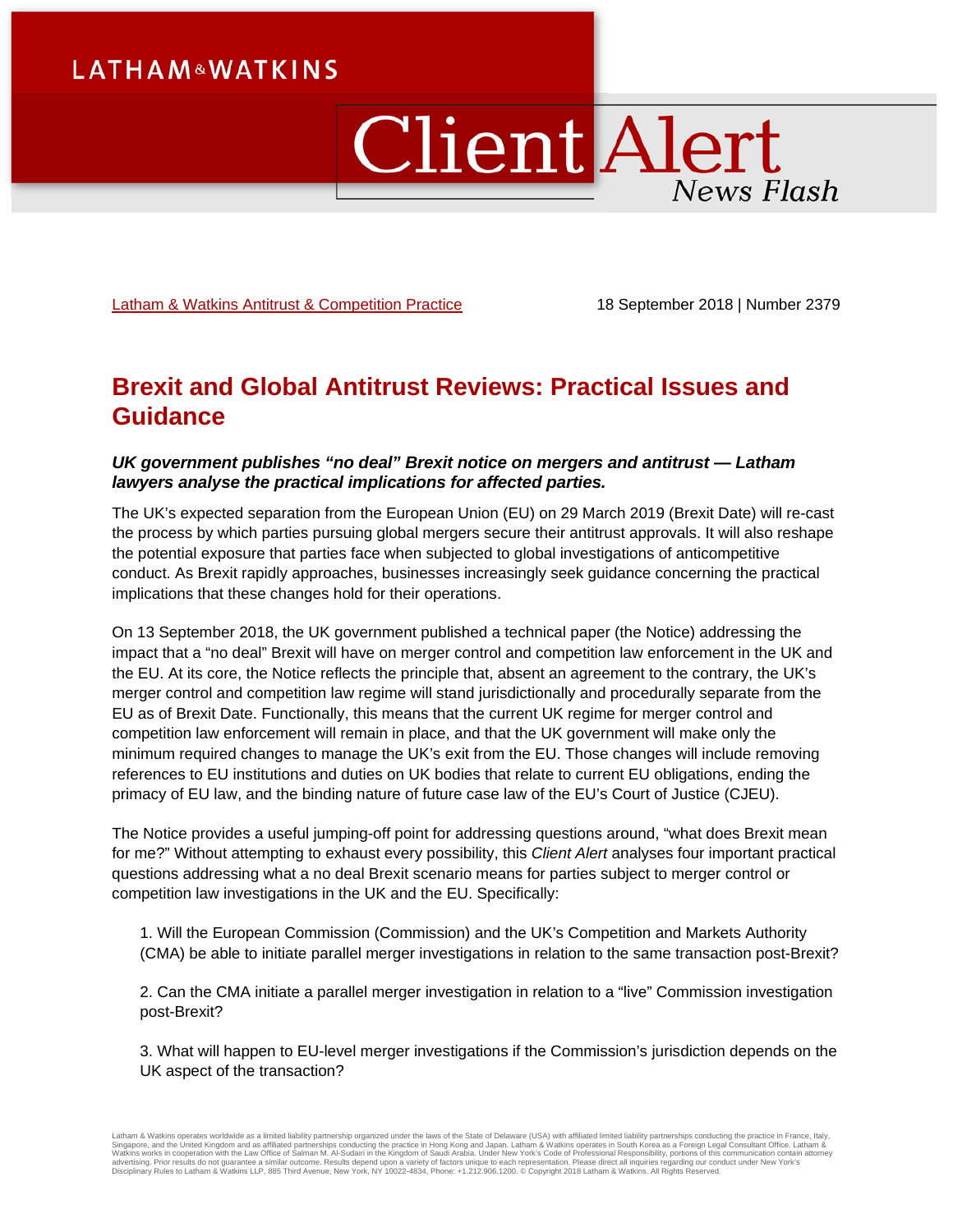4. Can the CMA initiate a parallel competition law investigation into a potential infringement that the Commission was investigating pre-Brexit?

#### *Will the Commission and the CMA be able to initiate parallel merger investigations in relation to the same transaction post-Brexit?*

Yes. Post-Brexit, the Commission will no longer be able to investigate the UK aspects of mergers and the CMA will be the only competition authority that is competent to assess mergers affecting the UK as of Brexit Date. Accordingly, post-Brexit, if a transaction falls within the jurisdiction of the UK and the EU merger regimes, the Commission's jurisdiction will no longer supersede that of the CMA, and both authorities will investigate these mergers in parallel. Just as, today, mergers are investigated in parallel by, for example, the Commission and the US, Canadian, or Australian competition authorities. In the event of a no-deal Brexit, parallel merger investigations of this kind may begin immediately after Brexit Date.

Today, the Commission's jurisdiction to review mergers supersedes that of its Member States. If a transaction triggers an EU-level filing due to the fact that the merging parties exceed certain revenue thresholds, then the Commission has exclusive jurisdiction to review the transaction. (The Commission might refer a transaction with particular national issues back down to the Member State(s), but in the first instance jurisdiction rests with the Commission.)

This will change post-Brexit. As the Notice reflects, absent a deal that preserves the status quo, the UK will maintain its jurisdiction to review the UK aspects of any M&A transactions that exceed the UK's merger control thresholds. Correspondingly, the Commission will no longer have jurisdiction to investigate the UK aspects of a transaction, which will be solely reserved for the CMA. As a result, while notification to the CMA will (at least for the foreseeable future) remain voluntary post-Brexit, if separate UK jurisdiction arises based on either the target's UK turnover or the parties' combined share of supply of products or services in the UK and the transaction gives rise to potential issues in the UK, parties will need to consider whether to notify the transaction to the CMA before closing. Otherwise, parties will leave open the possibility that the CMA may open an own initiative investigation up to four months post-closing. Overall, this change will likely result in a significant increase in the number of transactions that merging parties decide to notify to the UK — the CMA believes that Brexit could result in up to a further 50 notifications per year, nearly doubling its current workload.

Adding a UK merger notification in relation to a transaction that is already subject to Commission-level review is likely to be burdensome for merger parties. Amongst others, the CMA (like the Commission) has shifted its review process for complex mergers to depend much more heavily on its analysis of the merging parties' pre-merger internal documents. As a result, post-Brexit, complex strategic deals face the likelihood of undergoing extensive, parallel, separate demands for internal documents in the UK and EU (as well as the US) as part of their merger reviews. Such investigations often take a substantial amount of time to resolve, and they directly affect both the timing and the outcome of the mergers under review. In order to manage this process and synchronise merger clearances as much as possible, merging parties will need to carefully consider and develop a robust merger clearance strategy that takes the potential document discovery procedures for the UK, the EU, and other jurisdictions into account.

#### *Can the CMA initiate a parallel merger investigation in relation to a live Commission investigation post-Brexit?*

Without a deal that preserves the Commission's and the UK's current approach to these merger investigations today, the agencies will have separate jurisdiction going forward, and nothing would prevent the CMA from launching its own investigation in relation to a transaction that has already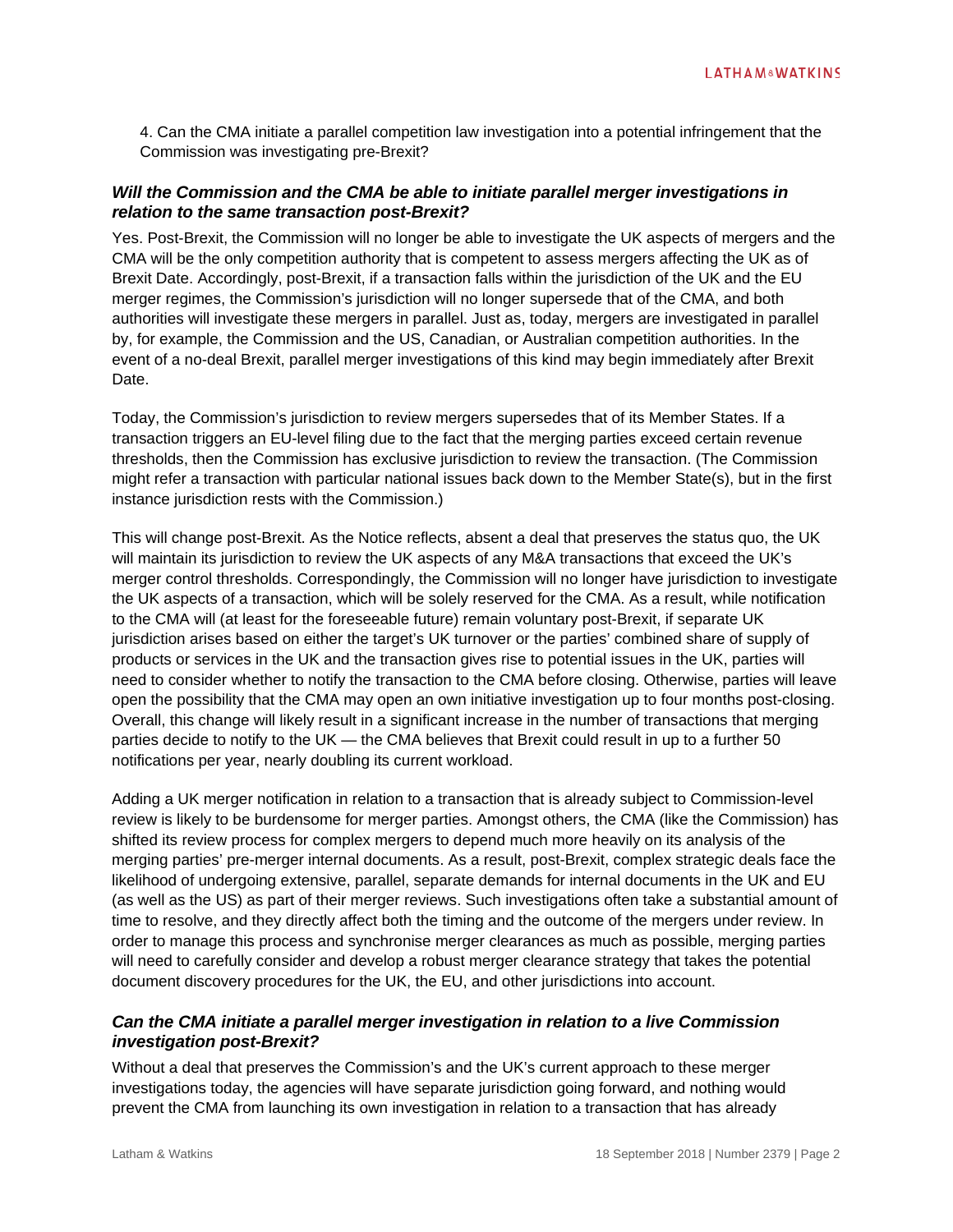undergone extensive antitrust analysis by the Commission. However, in practice, unless the UK government takes the view that the Commission no longer has jurisdiction in this situation (as discussed below), it might be more practical for the CMA to leave the Commission to complete investigations that are live on Brexit Date.

Nevertheless, the government reserves its position in the Notice and leaves open the possibility for the CMA to intervene in these types of transactions should it wish to do so. There are three principal scenarios in which the CMA may encourage the parties to notify the transaction allowing it to open its own merger investigation in parallel to a live Commission investigation:

- *If the Commission would not have jurisdiction to impose divestiture remedies to alleviate UK issues*. In a no deal Brexit scenario, the Commission may lose its jurisdiction to impose divestiture remedies in relation to assets located in the UK. If a strategic transaction gives rise to potential concerns in the UK, the CMA may wish to carry out its own investigation in parallel to the Commission's ongoing investigation. This would preserve the CMA's ability to impose remedies in relation to UK assets in the event it concludes that the transaction gives rise to concerns in the UK.
- *If the CMA would like to reserve its ability to diverge from the Commission's view*. Based on its initial review of the UK aspects of a transaction and the Commission's previous decisional practice, the CMA may wish to carry out its own investigation in order to reserve its ability to reach a divergent view on the UK aspects of the transaction, as compared with the Commission's assessment in relation to the remaining EU elements of the transaction.
- *If it would be politically more acceptable for the CMA to open its own parallel investigation*. In certain circumstances, it may be politically more acceptable for the CMA to open its own parallel investigation. This will primarily depend on the nature of the sector in which the parties are active.

In cases in which a parallel CMA investigation seems possible, buyers should consider engaging with the CMA pre-Brexit, and potentially also submitting a request to have the UK portion of the transaction referred back to the CMA ahead of time. Buyers may also want to contemplate negotiating a condition in their transaction documents to take into consideration a UK merger control process.

#### *What will happen to EU-level merger investigations if the Commission's jurisdiction depends on the UK aspect of the transaction?*

There are two potential scenarios in this regard:

- Live merger investigations that have already started on Brexit Date, but in which the Commission's jurisdiction depends on the merging parties' revenues in the UK.
- Merger investigations that are pending on Brexit Date but have not yet started. The Notice provides limited guidance on this topic and recommends that merging parties take legal advice in relation to these situations.

To put this issue into context: at present, the Commission's jurisdiction to review an M&A deal normally arises as a result of the merging parties' global and EU-wide revenues. In accordance with long-standing principles established by the CJEU, the relevant date for determining the Commission's jurisdiction is typically the date of signing of the transaction (or equivalent), or the date of first notification to the Commission (whichever is earlier). Where the Commission's jurisdiction depends on the UK aspect of the transaction, questions will arise as to the legal basis for any ongoing investigation by the Commission and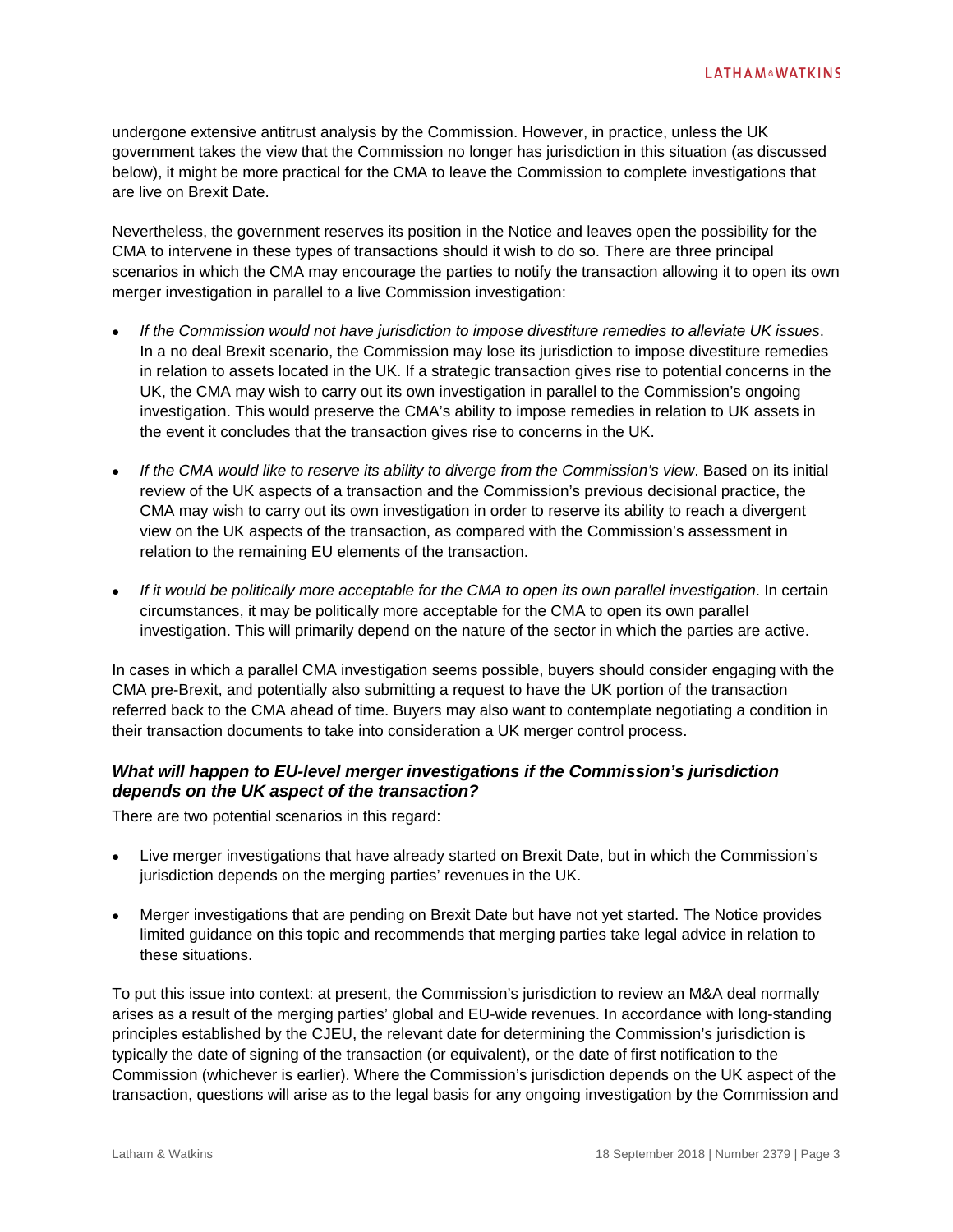whether it could accept undertakings from merging parties if their transactions give rise to competition concerns.

In relation to the first scenario, potentially, without an agreement between the EU and the UK, the EU may therefore no longer have legal competence to continue its investigation. Practically speaking, if the Commission commences a merger investigation pre-Brexit, regardless of whether its jurisdiction to do so depended in part on the parties' revenues in the UK, the Commission possibly may take the position that it has the jurisdiction to complete its investigation post-Brexit if the relevant date for establishing its jurisdiction was pre-Brexit (as outlined above). This is likely to be a preferable outcome for the CMA to prevent a cascade of new merger cases falling into its jurisdiction on Brexit Date — an eventuality that the CMA is not currently well-positioned to deal with. That said, parties pursuing transactions with clearance timelines that extend beyond March 2019 should carefully consider what role the UK filing thresholds play in the parties' global filing analysis, as merging parties may find their transactions are no longer reviewable by the Commission and that a merger filing to the CMA might be needed.

In the second scenario, if the EU has jurisdiction pre-Brexit, but merger investigations have not commenced and are therefore not live on Brexit Date, jurisdiction will more likely transfer to the CMA. This is the case even in situations in which, for example, merging parties have already engaged with the Commission in relation to pre-notification discussions.

In both scenarios, merging parties should be alive to the fact the analysis may impact the conditions to closing and other provisions of the transaction documents.

#### *Can the CMA initiate a parallel competition law investigation into a potential infringement that the Commission was investigating pre-Brexit?*

Conceptually, the answer to this question is yes. Moreover, in practice, parties subject to live Commission-level investigations likely will be exposed to future UK-level investigations if the conduct in question would meaningfully impact competition in the UK.

At present, the Commission has jurisdiction to investigate potential competition law infringements that impact competition in the EEA, including in the UK.

If an EU competition law investigation is pending on Brexit Date, as with merger proceedings, the Notice states that there may be no agreement on jurisdiction in respect of live cases which leaves open the possibility that the CMA could open its own investigation in relation to a potential competition law infringement that affects the UK market. This will be immediately relevant for parties that submitted a leniency application in respect of the Commission's pending investigation. Such parties will need to consider whether to approach the CMA in these circumstances, if they have not already filed a precautionary leniency application with the CMA. For its part, the CMA may want to open its own investigation if the Commission would not have jurisdiction to impose a penalty (for example, in relation to a company that is only present in the UK) or if the CMA may wish to reserve its ability to reach a divergent outcome to the Commission's assessment.

The Notice considers the implications for other aspects of UK and EU competition law enforcement post-Brexit, including the continued application of the EU's current block exemption regulations, the possibility of follow-on private damages claims, and the removal of the binding nature of future case law of the CJEU.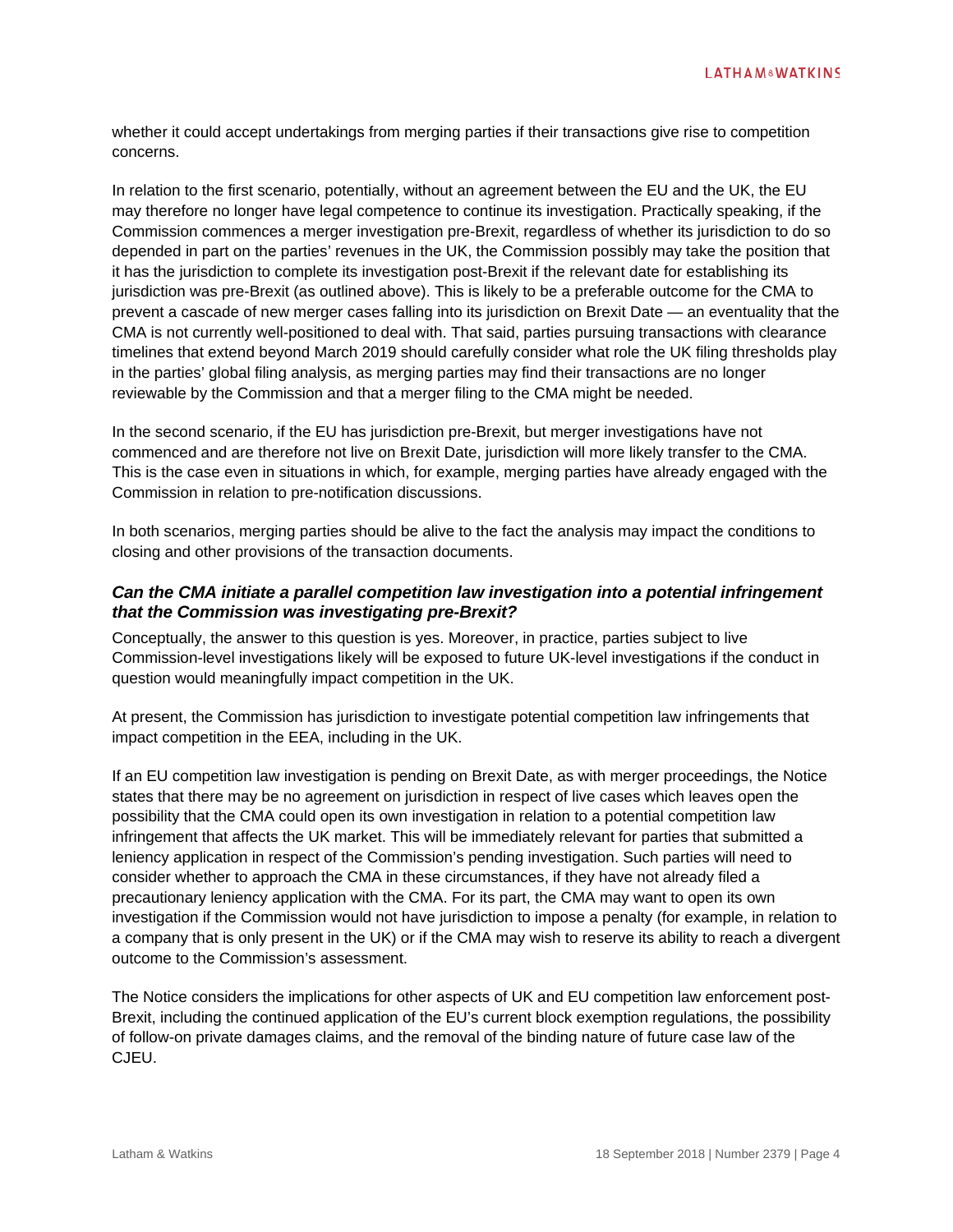### **Conclusion**

Brexit creates some inherent uncertainty around what happens to merger reviews and antitrust investigations after March 2019. Certain withdrawal deals could essentially freeze the status quo in place, at least for some period of time. In a no deal Brexit scenario, however, the CMA will stand next to the Commission as a sister agency, and the CMA will presumably review the merger control filings and substantive issues that may arise during this review period. While every situation is different — and clients should seek advice on specific scenarios — parties pursing strategic transactions, in particular, will want to give careful thought to what impact Brexit holds for their merger control filing obligations. Furthermore, whether and how to allocate the risk of a new and separate CMA investigation post-Brexit in their deal documents.

If you have questions about this *Client Alert*, please contact one of the authors listed below or the Latham lawyer with whom you normally consult:

#### **[Jonathan Parker](https://www.lw.com/people/jonathan-parker)**

[jonathan.parker@lw.com](mailto:jonathan.parker@lw.com) +44.20.7710.4513 London

#### **[Joshua N. Holian](https://www.lw.com/people/joshua-holian)**

[joshua.holian@lw.com](mailto:joshua.holian@lw.com) +32.2.788.6080 Brussels

#### **[Calum M. Warren](https://www.lw.com/people/calum-warren)**

[calum.warren@lw.com](mailto:calum.warren@lw.com) +44.20.7710.3077 London

#### **[Peter Citron](https://www.lw.com/people/peter-citron)**

[peter.citron@lw.com](mailto:peter.citron@lw.com)  $+32.2.788.6117$ **Brussels** 

#### **You Might Also Be Interested In**

[PE Firms Must Evaluate Competition Strategy Ahead of Brexit](https://www.latham.london/2018/09/pe-firms-must-evaluate-competition-strategy-ahead-of-brexit/)

[UK Adopts New Powers To Investigate Smaller Transactions Raising National Security Concerns](https://www.lw.com/thoughtLeadership/lw-uk-adopts-new-powers-to-investigate-smaller-transcations-raising-national-security-concerns)

[5 Global Merger Control Developments You Need To Know](https://www.lw.com/thoughtLeadership/five-global-merger-control-developments-you-need-to-know-midyear-2018)

[Germany and Austria Release Guidance on New Size-of-Transaction Test in Merger Control](https://www.lw.com/thoughtLeadership/lw-germany-austria-release-guidance-on-new-size-of-transaction-test-in-merger-control)

[CMA Updates its Penalties Guidance for UK and EU Competition Law Infringements](https://www.latham.london/2017/08/cma-updates-its-penalties-guidance-for-uk-and-eu-competition-law-infringements/)

*Client Alert* is published by Latham & Watkins as a news reporting service to clients and other friends. The information contained in this publication should not be construed as legal advice. Should further